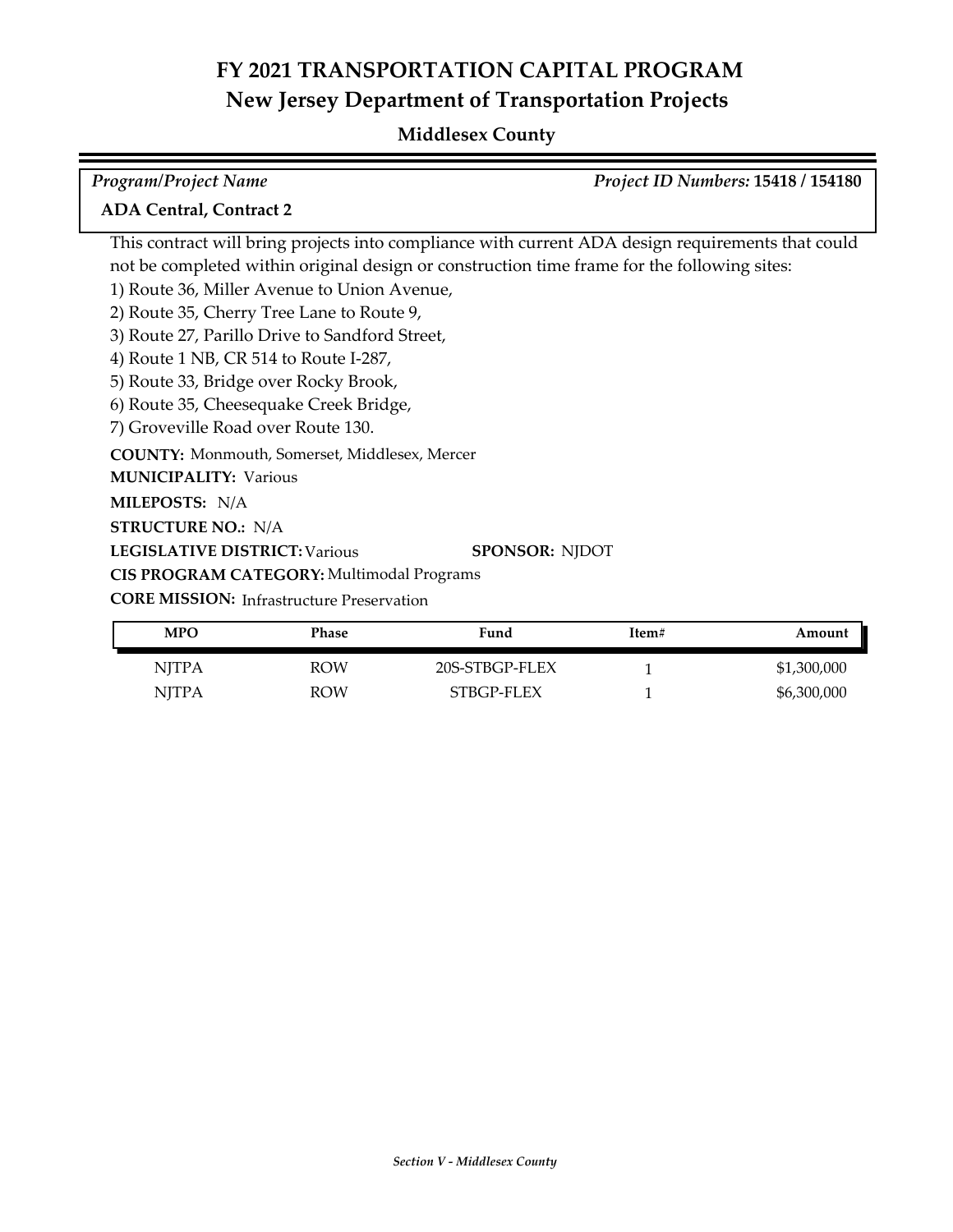#### **Middlesex County**

| <b>Program/Project Name</b>                            |              |                                                                                                   |       | <b>Project ID Numbers: 15419 / 154190</b> |
|--------------------------------------------------------|--------------|---------------------------------------------------------------------------------------------------|-------|-------------------------------------------|
| <b>ADA Central, Contract 3</b>                         |              |                                                                                                   |       |                                           |
|                                                        |              | This contract will bring projects into compliance with current ADA design requirements that could |       |                                           |
|                                                        |              | not be completed within original design or construction time frame for the following sites:       |       |                                           |
| 1) Route 28, Branch of Green Brook to Hamilton Avenue, |              |                                                                                                   |       |                                           |
| 2) Route 1, College Road to NJ 91 Connector Ramp,      |              |                                                                                                   |       |                                           |
| 3) Route 206, Bridge Point Road to Doctor's Way,       |              |                                                                                                   |       |                                           |
| 4) Route 31, Bridge over Shabbbecong Creek,            |              |                                                                                                   |       |                                           |
| 5) Route I-78, Ramp C over Beaver Brook.               |              |                                                                                                   |       |                                           |
| <b>COUNTY:</b> Somerset, Middlesex, Hunterdon, Warren  |              |                                                                                                   |       |                                           |
| <b>MUNICIPALITY: Various</b>                           |              |                                                                                                   |       |                                           |
| <b>MILEPOSTS: N/A</b>                                  |              |                                                                                                   |       |                                           |
| <b>STRUCTURE NO.: N/A</b>                              |              |                                                                                                   |       |                                           |
| <b>LEGISLATIVE DISTRICT: Various</b>                   |              | <b>SPONSOR: NJDOT</b>                                                                             |       |                                           |
| CIS PROGRAM CATEGORY: Multimodal Programs              |              |                                                                                                   |       |                                           |
| <b>CORE MISSION:</b> Infrastructure Preservation       |              |                                                                                                   |       |                                           |
| <b>MPO</b>                                             | <b>Phase</b> | Fund                                                                                              | Item# | Amount                                    |
|                                                        |              |                                                                                                   |       |                                           |
| <b>NJTPA</b>                                           | <b>ROW</b>   | 20S-STBGP-FLEX                                                                                    | 2     | \$3,840,000                               |

*Program/Project Name Project ID Numbers:* **06344 / 063440**

#### **Carteret, International Trade and Logistics Center Roadway Improvements**

This project creates a ferry operation in the Borough of Carteret, New Jersey, that will service Manhattan. The ferry terminal will serve as the foundation for the development of the town's first waterfront transit village, a mixed-use community with condominiums, office and retail space, and boardwalk shops.

**COUNTY:** Middlesex **LEGISLATIVE DISTRICT:** 19 **MILEPOSTS:** N/A **STRUCTURE NO.:** N/A **MUNICIPALITY: Carteret Boro SPONSOR:** Carteret Boro **CIS PROGRAM CATEGORY:** Local System Support

**CORE MISSION: Infrastructure Preservation** 

| <b>MPO</b>   | Phase | Fund  | Item# | Amount      |
|--------------|-------|-------|-------|-------------|
| <b>NJTPA</b> | CON   | STATE | 302   | \$5,037,000 |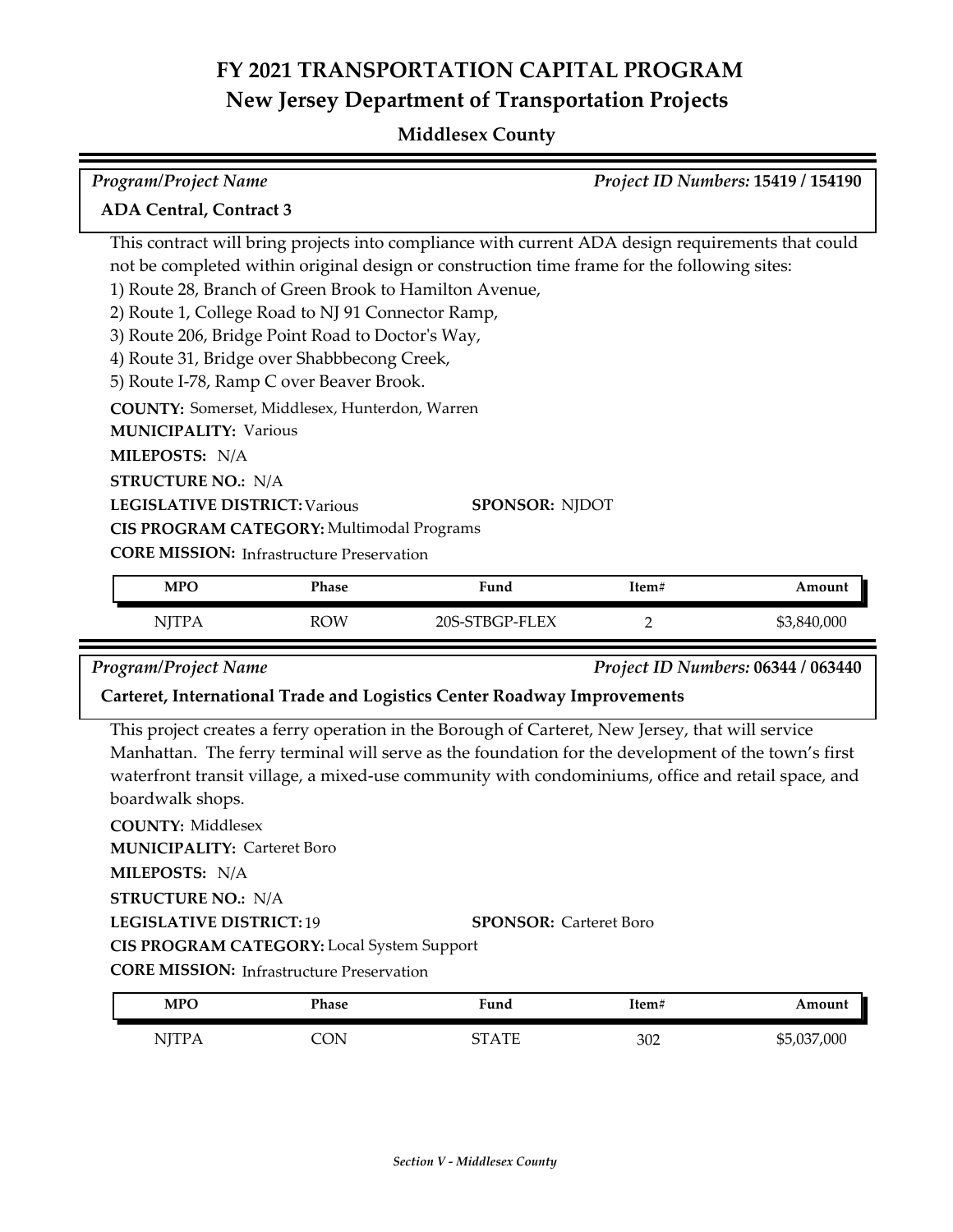#### **Middlesex County**

| Program/Project Name                                                                                                                                                                                                                                                                                                                                                                                                                                                                                                                                                                                                                                                                                                                                                                                                                                                                                                                            |                                                                                                                                                                                                                |      |       | Project ID Numbers: 15322 / 153220 |  |  |
|-------------------------------------------------------------------------------------------------------------------------------------------------------------------------------------------------------------------------------------------------------------------------------------------------------------------------------------------------------------------------------------------------------------------------------------------------------------------------------------------------------------------------------------------------------------------------------------------------------------------------------------------------------------------------------------------------------------------------------------------------------------------------------------------------------------------------------------------------------------------------------------------------------------------------------------------------|----------------------------------------------------------------------------------------------------------------------------------------------------------------------------------------------------------------|------|-------|------------------------------------|--|--|
| Delaware & Raritan Canal Bridges                                                                                                                                                                                                                                                                                                                                                                                                                                                                                                                                                                                                                                                                                                                                                                                                                                                                                                                |                                                                                                                                                                                                                |      |       |                                    |  |  |
| Initiated by the Bridge Management System, this program provides funding for improvements to<br>structures along the Delaware and Raritan (D&R) Canal. Locations include, but are not limited to:<br>Carnegie Road, Bridge over D&R Feeder Canal; County Route (CR) 571 (Washington Road), Bridge<br>over D&R Canal; Landing Lane (CR 609), Bridge over D&R Canal, Route 206, Bridge over D&R<br>Feeder Canal; Hermitage Avenue, Bridge over D&R Feeder Canal; River Drive, Bridge over D&R<br>Feeder Canal; Bridge over D&R Canal at Lock No. 3; Coryell Street, Bridge over D&R Feeder Canal;<br>CR 533 (Quaker Road), Bridge over D&R Canal; Manville Causeway (CR 623), Bridge over D&R<br>Canal; Griggstown Causeway (CR 632), Bridge over D&R Canal; CR 527 (Main Street), Bridge over<br>D&R Canal; and Chapel Drive at CR 623, Bridge over D&R Canal.<br>COUNTY: Mercer, Hunterdon, Middlesex, Somerset<br><b>MUNICIPALITY: Various</b> |                                                                                                                                                                                                                |      |       |                                    |  |  |
|                                                                                                                                                                                                                                                                                                                                                                                                                                                                                                                                                                                                                                                                                                                                                                                                                                                                                                                                                 | MILEPOSTS: N/A<br><b>STRUCTURE NO.: Various</b><br><b>SPONSOR: NJDOT</b><br>LEGISLATIVE DISTRICT: 15, 16, 17<br><b>CIS PROGRAM CATEGORY: Bridge Assets</b><br><b>CORE MISSION: Infrastructure Preservation</b> |      |       |                                    |  |  |
| <b>MPO</b>                                                                                                                                                                                                                                                                                                                                                                                                                                                                                                                                                                                                                                                                                                                                                                                                                                                                                                                                      | Phase                                                                                                                                                                                                          | Fund | Item# | Amount                             |  |  |
| Statewide                                                                                                                                                                                                                                                                                                                                                                                                                                                                                                                                                                                                                                                                                                                                                                                                                                                                                                                                       | <b>ERC</b><br>STBGP-FLEX<br>\$5,000,000<br>61                                                                                                                                                                  |      |       |                                    |  |  |
| <b>Program/Project Name</b><br>Oak Tree Road Bridge, CR 604                                                                                                                                                                                                                                                                                                                                                                                                                                                                                                                                                                                                                                                                                                                                                                                                                                                                                     |                                                                                                                                                                                                                |      |       | Project ID Numbers: 99316 / 993160 |  |  |

Initiated by the Bridge Management System, this study will examine replacing the structurally deficient and functionally obsolete bridge over Conrail-Lehigh Valley RR, built in 1931. The bridge may be widened to accommodate increased traffic volume and to meet wider approach roadway width.

**COUNTY:** Middlesex **MILEPOSTS:** 0.45 **STRUCTURE NO.:** 1253164 **MUNICIPALITY: Edison Twp** 

**LEGISLATIVE DISTRICT:** 18

**SPONSOR:** NJDOT

**CIS PROGRAM CATEGORY:** Bridge Assets

**CORE MISSION:** Infrastructure Preservation

| <b>MPO</b>   | Phase | Fund     | Item# | Amount      |
|--------------|-------|----------|-------|-------------|
| <b>NJTPA</b> | DES   | 20S-NHPP | 6A    | \$1,800,000 |
| <b>NJTPA</b> | ROW   | 20S-NHPP |       | \$1,000,000 |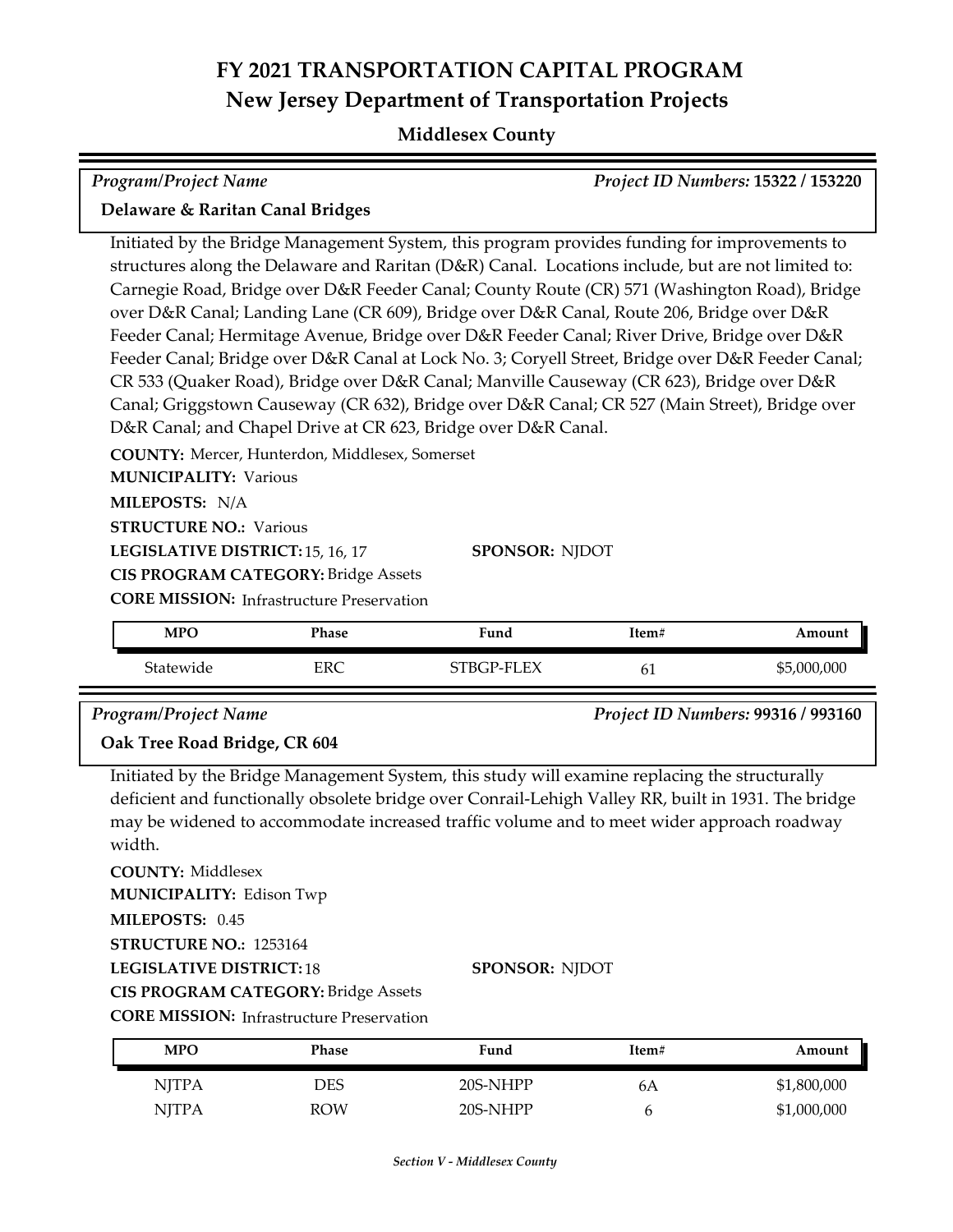#### **Middlesex County**

*Program/Project Name Project ID Numbers:* **98541 / 985410 South Amboy Intermodal Center**

This is an intermodal study, examining the linking of several major regional routes and modes of transportation into one central point of transfer. Improvements in the vicinity of the South Amboy waterfront may include rail and bus transit plazas, arterial and site access road improvements, bridge reconfiguration, bulkheading and breakwater development, ferry terminal, and pedestrian access to rail and bus facilities.

**COUNTY:** Middlesex **LEGISLATIVE DISTRICT:** 19 **SPONSOR:** Middlesex County; South Amboy Ci **MILEPOSTS:** N/A **STRUCTURE NO.:** N/A **MUNICIPALITY: South Amboy City CORE MISSION:** Mobility and Congestion Relief **LEGISLATIVE DISTRICT: 19 CIS PROGRAM CATEGORY:** Multimodal Programs

| <b>MPO</b>   | Phase | Fund       | Item#                        | <b>mount</b>   |
|--------------|-------|------------|------------------------------|----------------|
| . <i>.</i> . | ERC   | <b>TIT</b> | 22 <sub>0</sub><br>JZ4<br>__ | 750,000<br>\$8 |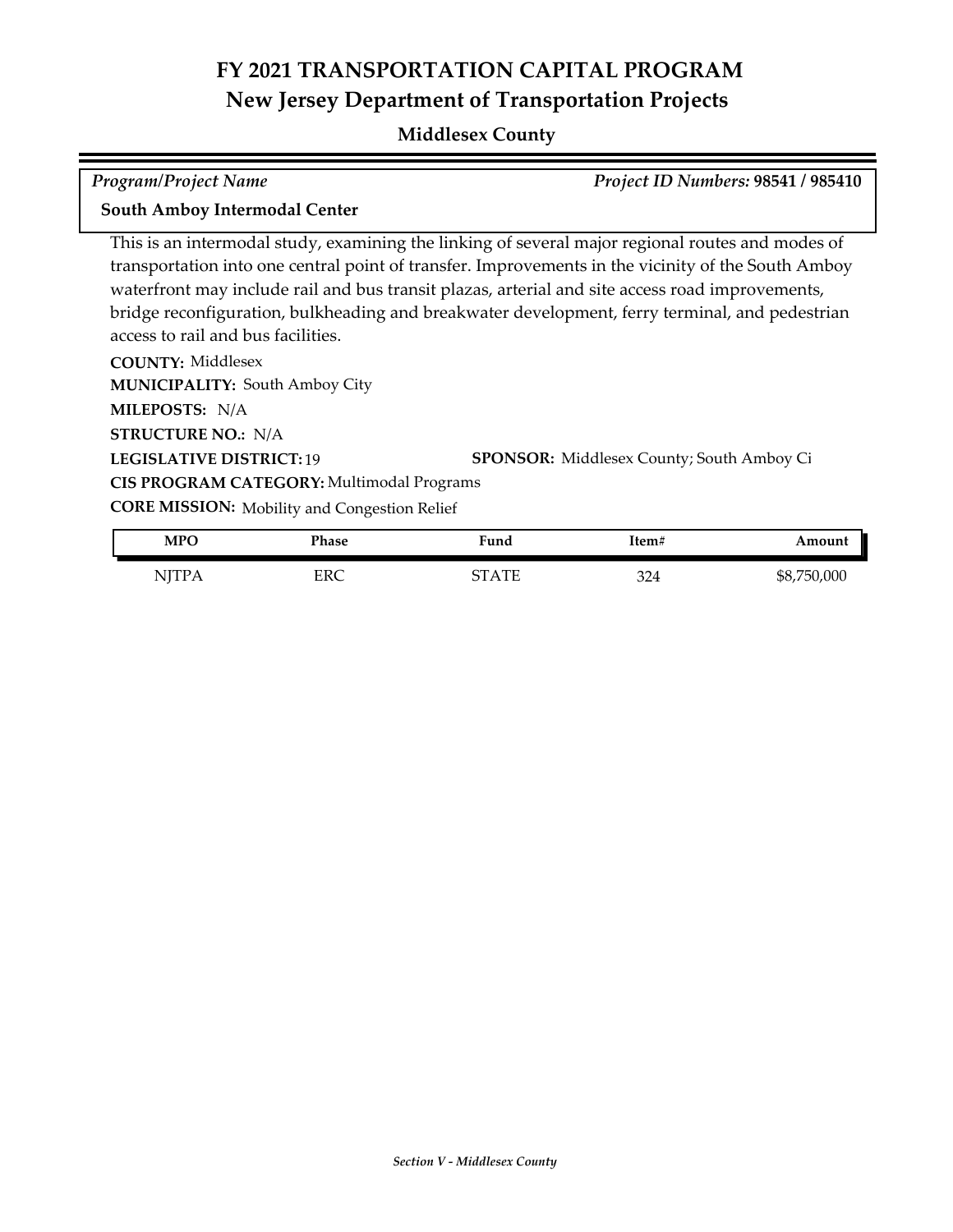#### **Middlesex County**

*Program/Project Name Project ID Numbers:* **17419 / 174190**

#### **Route 1, Alexander Road to Mapleton Road**

Improvements will help relieve congestion at Route 1 from the "Dinky" railroad bridge to approximately Plainsboro Road by increasing the number of travel lanes from 3 to 4 lanes per direction on Route 1; provide shoulders, deceleration lanes, acceleration lanes, and turn lanes along the corridor for turning vehicles; widen Washington Road at Route 1 to relocate the merge of the 2 lane circle into a single Washington Road lane out of the intersection; increase the Route 1 southbound to Fisher Place jughandle turn; modify existing 3-phase signal at Route 1 and Harrison St. intersection to a 2-phase signal; and provide a Route 1 cross section with 4 lanes per direction at the Millstone River Bridge. This project in West Windsor (Mercer County) and Plainsboro (Middlesex County) is a derivative of the former Rt. 1/CR 571 Penns Neck project (DB #031). The magnitude and scope of work for the Rt. 1 Alexander Rd to Mapleton Rd project is greatly reduced from the Penns Neck project (\$150 M vs. \$35 M).

**COUNTY:** Mercer, Middlesex

**MUNICIPALITY: West Windsor Twp, Plainsboro** 

**MILEPOSTS:** 10.8 - 12.07

**STRUCTURE NO.:** 1103155

LEGISLATIVE DISTRICT: 14, 15

**SPONSOR:** NJDOT

**CIS PROGRAM CATEGORY:** Congestion Relief

**CORE MISSION:** Mobility and Congestion Relief

| <b>MPO</b>   | Phase | Fund      | Item# | Amount      |
|--------------|-------|-----------|-------|-------------|
| DVRPC        | DES   | 20S-STATE | 278   | \$1,750,000 |
| <b>NJTPA</b> | DES   | 20S-STATE | 278A  | \$1,250,000 |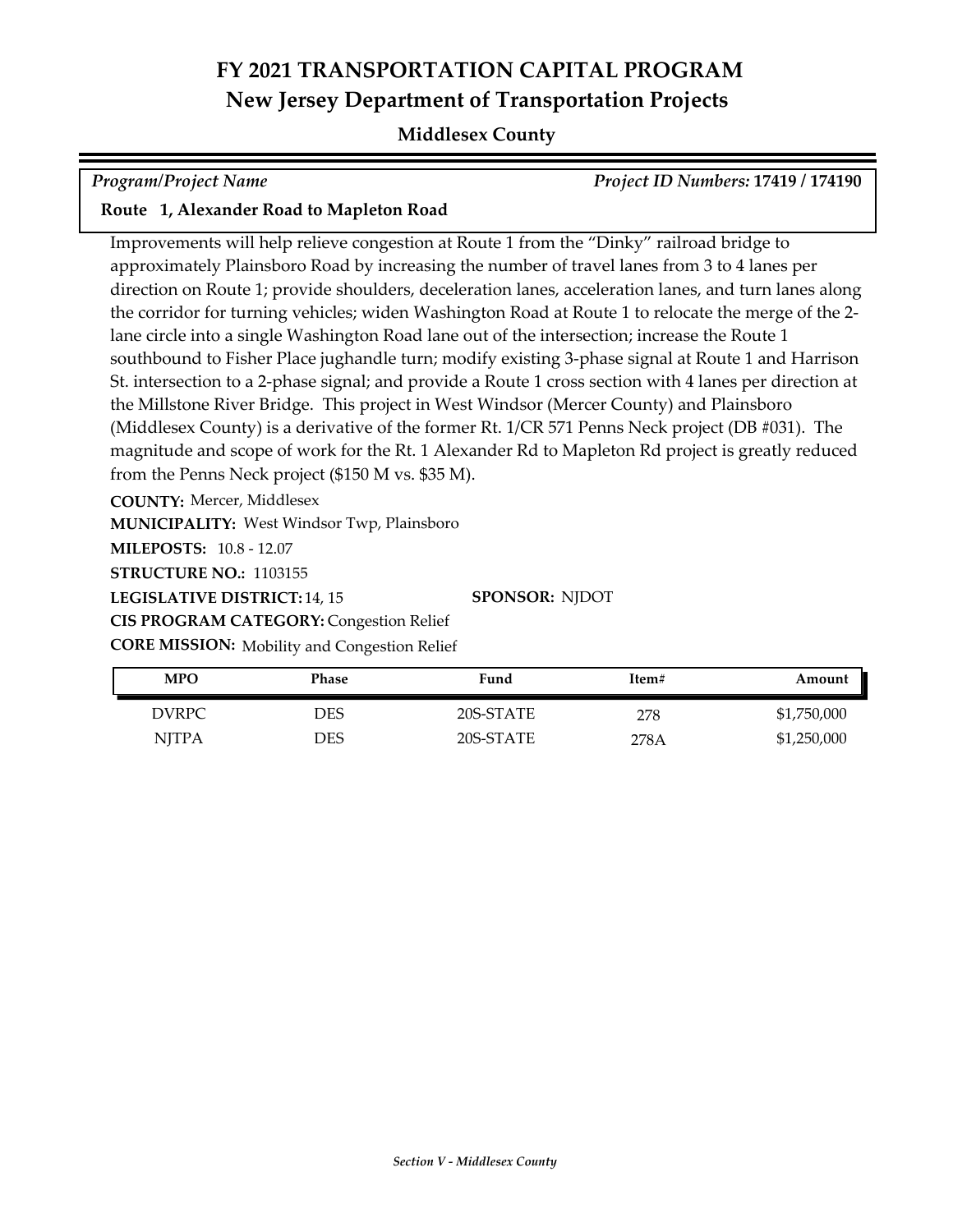#### **Middlesex County**

This project consists of pavement reconstruction and resurfacing of Route 18, and will also include mitigating flooding and drainage problems. This project provides repair and replacement of curbs and sidewalks, and milling and resurfacing of most of the roadway within the project limits. Full reconstruction of the right lanes, in both directions, at various locations is included. In addition,

| upgrades will be made to all curb ramps, and midblock crosswalks, that do not meet current ADA<br>within the project limits.<br><b>COUNTY: Middlesex</b><br><b>MILEPOSTS: 35.4-39.54</b><br><b>STRUCTURE NO.: N/A</b><br><b>LEGISLATIVE DISTRICT: 18</b> | criteria. Improvements to Route 18 and Edgeboro Road, and Route 18 and Tices Lane intersections<br>are also proposed. If warranted, the project will include upgrading of traffic signals and lighting<br><b>MUNICIPALITY: East Brunswick Twp</b> | <b>SPONSOR: NJDOT</b> |       |                                    |
|----------------------------------------------------------------------------------------------------------------------------------------------------------------------------------------------------------------------------------------------------------|---------------------------------------------------------------------------------------------------------------------------------------------------------------------------------------------------------------------------------------------------|-----------------------|-------|------------------------------------|
|                                                                                                                                                                                                                                                          | <b>CIS PROGRAM CATEGORY: Road Assets</b>                                                                                                                                                                                                          |                       |       |                                    |
|                                                                                                                                                                                                                                                          | <b>CORE MISSION:</b> Infrastructure Preservation                                                                                                                                                                                                  |                       |       |                                    |
| <b>MPO</b>                                                                                                                                                                                                                                               | Phase                                                                                                                                                                                                                                             | Fund                  | Item# | Amount                             |
| <b>NJTPA</b>                                                                                                                                                                                                                                             | <b>ROW</b>                                                                                                                                                                                                                                        | <b>NHPP</b>           | 127   | \$7,000,000                        |
| Program/Project Name                                                                                                                                                                                                                                     |                                                                                                                                                                                                                                                   |                       |       | Project ID Numbers: 15398 / 153980 |
|                                                                                                                                                                                                                                                          | Route 26, Cox Road to Nassau Street                                                                                                                                                                                                               |                       |       |                                    |
| limits.<br><b>COUNTY: Middlesex</b><br><b>MILEPOSTS: 1.64-2.54</b><br><b>STRUCTURE NO.: N/A</b>                                                                                                                                                          | Initiated from the Pavement Management System, this project will resurface within the project<br><b>MUNICIPALITY: North Brunswick Twp</b>                                                                                                         |                       |       |                                    |
| <b>LEGISLATIVE DISTRICT:17</b>                                                                                                                                                                                                                           | <b>CIS PROGRAM CATEGORY: Road Assets</b><br><b>CORE MISSION:</b> Infrastructure Preservation                                                                                                                                                      | <b>SPONSOR: NJDOT</b> |       |                                    |
| <b>MPO</b>                                                                                                                                                                                                                                               | Phase                                                                                                                                                                                                                                             | Fund                  | Item# | Amount                             |

**Route 18, East Brunswick, Drainage and Pavement Rehabilitation**

*Program/Project Name Project ID Numbers:* **10354 / 103540**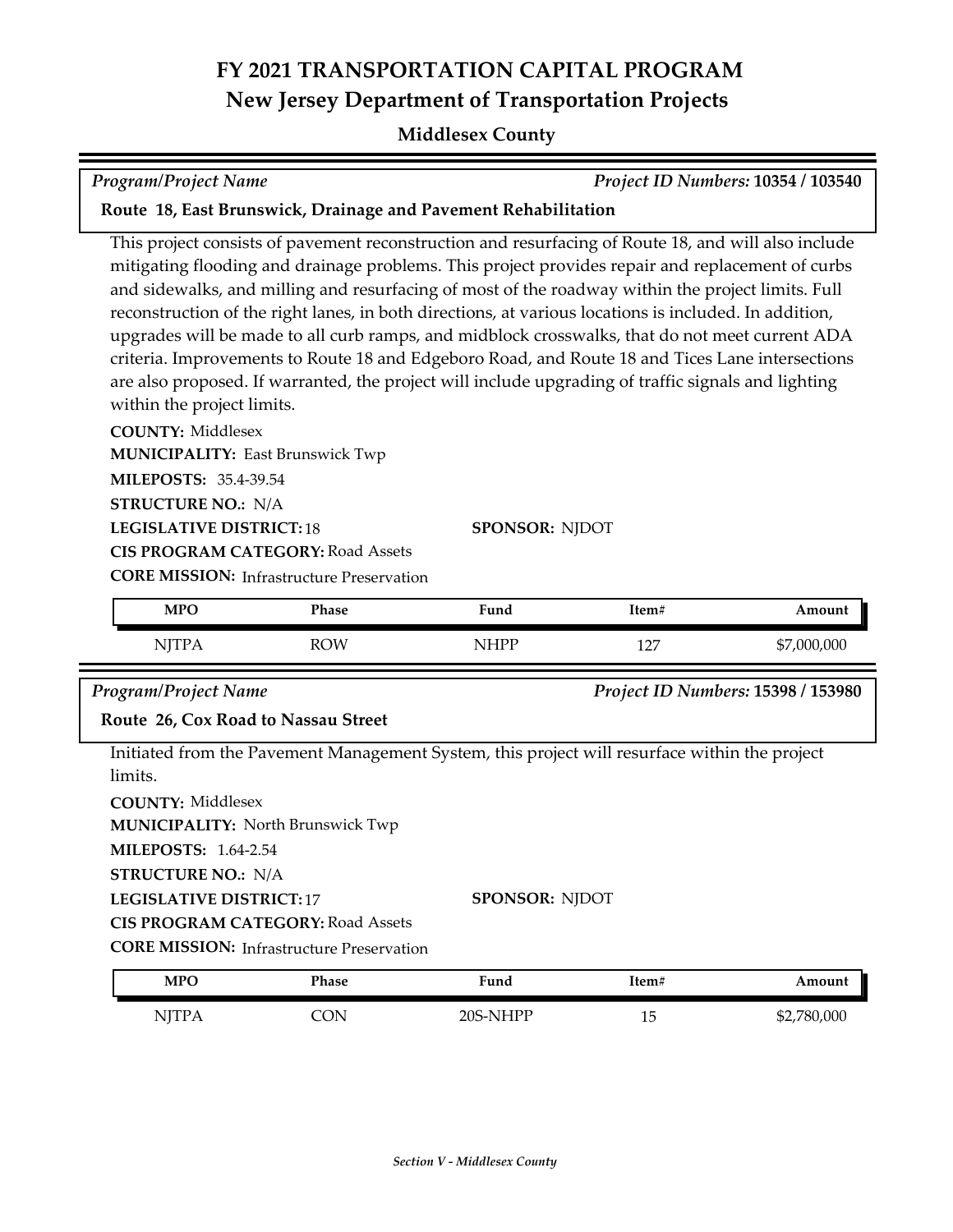## **Middlesex County**

| Project ID Numbers: 10381 / 103810<br><b>Program/Project Name</b> |                                                       |                                                                                                      |       |                                    |
|-------------------------------------------------------------------|-------------------------------------------------------|------------------------------------------------------------------------------------------------------|-------|------------------------------------|
|                                                                   |                                                       | Route 35, Heards Brook and Woodbridge Creek, Culvert Replacement                                     |       |                                    |
|                                                                   |                                                       | Initiated by the Bridge Management System, this project will replace the culverts within the project |       |                                    |
| limits.                                                           |                                                       |                                                                                                      |       |                                    |
| <b>COUNTY: Middlesex</b>                                          |                                                       |                                                                                                      |       |                                    |
|                                                                   | <b>MUNICIPALITY: Woodbridge Twp, Perth Amboy City</b> |                                                                                                      |       |                                    |
| MILEPOSTS: 55.24                                                  |                                                       |                                                                                                      |       |                                    |
| STRUCTURE NO.: 1224150                                            |                                                       |                                                                                                      |       |                                    |
| <b>LEGISLATIVE DISTRICT: 19</b>                                   |                                                       | <b>SPONSOR: NJDOT</b>                                                                                |       |                                    |
|                                                                   | <b>CIS PROGRAM CATEGORY: Bridge Assets</b>            |                                                                                                      |       |                                    |
|                                                                   | <b>CORE MISSION:</b> Infrastructure Preservation      |                                                                                                      |       |                                    |
| <b>MPO</b>                                                        | Phase                                                 | Fund                                                                                                 | Item# | Amount                             |
| <b>NJTPA</b>                                                      | <b>DES</b>                                            | 20S-NHPP                                                                                             | 22    | \$1,500,000                        |
| <b>NJTPA</b>                                                      | <b>ROW</b>                                            | 20S-STATE                                                                                            | 284   | \$200,000                          |
| <b>Program/Project Name</b>                                       |                                                       |                                                                                                      |       | Project ID Numbers: 15392 / 153920 |
|                                                                   | Route 35, Route 9 to Colonia Boulevard                |                                                                                                      |       |                                    |
|                                                                   |                                                       |                                                                                                      |       |                                    |
| limits.                                                           |                                                       | Initiated from the Pavement Management System, this project will resurface within the project        |       |                                    |
| <b>COUNTY: Middlesex, Union</b>                                   |                                                       |                                                                                                      |       |                                    |
|                                                                   |                                                       | MUNICIPALITY: Sayreville Boro, Perth Amboy City, Woodbridge Twp, Rahway City                         |       |                                    |
| <b>MILEPOSTS: 50.6-58.07</b>                                      |                                                       |                                                                                                      |       |                                    |
| <b>STRUCTURE NO.: N/A</b>                                         |                                                       |                                                                                                      |       |                                    |
| LEGISLATIVE DISTRICT: 19, 22                                      |                                                       | <b>SPONSOR: NJDOT</b>                                                                                |       |                                    |
|                                                                   | <b>CIS PROGRAM CATEGORY: Road Assets</b>              |                                                                                                      |       |                                    |
|                                                                   | <b>CORE MISSION:</b> Infrastructure Preservation      |                                                                                                      |       |                                    |
| <b>MPO</b>                                                        | Phase                                                 | Fund                                                                                                 | Item# | Amount                             |
| <b>NJTPA</b>                                                      | <b>DES</b>                                            | 20S-NHPP                                                                                             | 23A   | \$3,700,000                        |
| <b>NJTPA</b>                                                      | <b>ROW</b>                                            | 20S-NHPP                                                                                             | 23    | \$400,000                          |
|                                                                   |                                                       |                                                                                                      |       |                                    |
|                                                                   |                                                       |                                                                                                      |       |                                    |